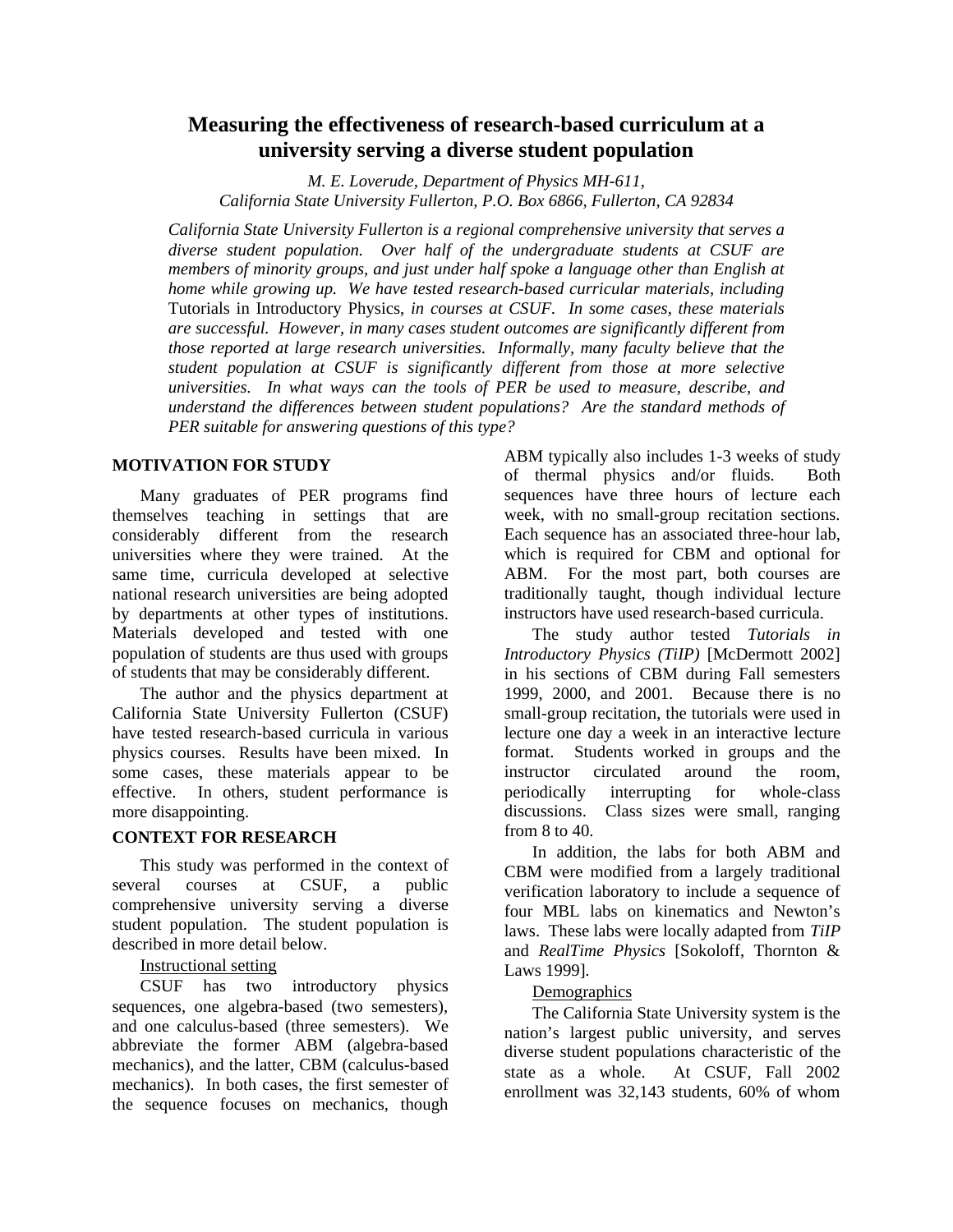are female. The ethnicity of undergraduate students was 34% white, 25% Latino/a, 18% Asian, 5% Pacific Islander, 3% African-American, with 11% declining to state.

Many CSUF students have social and educational backgrounds that are quite different from students at other universities. For example, 75% are employed, working an average of 25 hours per week, and over 20% have one or more dependents. Over half come from families in which neither parent graduated from college. Just under half spoke a language other than English at home while growing up.

The study courses tend to be fairly similar to the university population as a whole. For example, students in the Fall 2001 section of calculus-based mechanics were 35% white, 30% Latino, 25% Asian (including Pacific Islander), with 10% unknown / declining to state. In this section 40% of students were female.

### Pretest results

For the purposes of this report, student assessment data will focus on a small subset of course topics. We will report data from the Force Concept Inventory (FCI) as well as from open-ended ungraded quiz questions related to specific portions of *TiIP,* specifically kinematics and Newton's laws.

The FCI was given to several sections of the mechanics laboratory in the first week of the Fall 2000 semester. However, not all of these sections gave the FCI again as a posttest, so matched data is somewhat limited. The FCI was given as both pre- and post-test in several sections of the laboratory in Fall 2002. Fall 2000 pretest scores on the FCI were 7.7  $(N = 62)$ for the ABC and 10.1 ( $N = 52$ ) for the CBC. In 2002, the averages were 8.4 for the ABC  $(N =$ 88) and 11.2 for the CBC (*N* = 22). These pretest scores are quite low compared to the data reported in national reports (e.g, Hake 1998).

In the sections of the CBC using *TiIP,* students also periodically completed ungraded quizzes, either online or on paper. These ungraded quizzes were typically closely related to the pretests developed as part of *TiIP* (which are published in the *TiIP* instructor's guide). Student performance on these pretests was often quite poor. For example, in the Fall 2000 semester we gave two pretests that required students to draw acceleration vectors, one for the movement of a ball moving up and down a ramp, one for an object moving along an oval shaped track with constant speed. On both pretests, we found that none of the students  $(N =$ 12) gave correct answers, despite having completed some lecture instruction on the topic of acceleration.

### **GOOD NEWS**

### Student learning data

After completing a series of tutorials on kinematics and Newton's laws, student performance on certain open-ended questions was reasonably good. We will focus on two parts of one specific question posed on the course final exam, Fall 2001.

In the first part of the question, students (*N* = 39) were asked to draw velocity, acceleration, and net force vectors for an object moving in uniform circular motion. Nearly all students, 95% of the class, drew correct velocity and acceleration vectors, in contrast to essentially 0% on the pretest. Moreover, 65% of the class drew correct vectors for the net force on the object. Again, this result contrasts with the 75% from this class who had associated net force with velocity rather than acceleration in a simpler, one-dimensional pretest question.

Student subjective evaluations

In addition to student learning data, we gave a questionnaire asking for subjective evaluation of the tutorials in one semester of CBM. The average rating for the tutorials was 4.2 on a five point scale, higher than any of the other parts of the course surveyed. Half of the students responding  $(N = 18)$  gave the tutorials the highest possible rating. Student comments on an open-ended question were also favorable, with 7 out of 18 students stating that they valued the increased emphasis on concepts and 5 out of 18 students stating that they valued the interaction with peers as an important learning tool.

### **BAD NEWS**

## Student learning

Whereas some open-ended questions showed positive results, others revealed significant deficiencies in student understanding, even after completion of tutorials and/or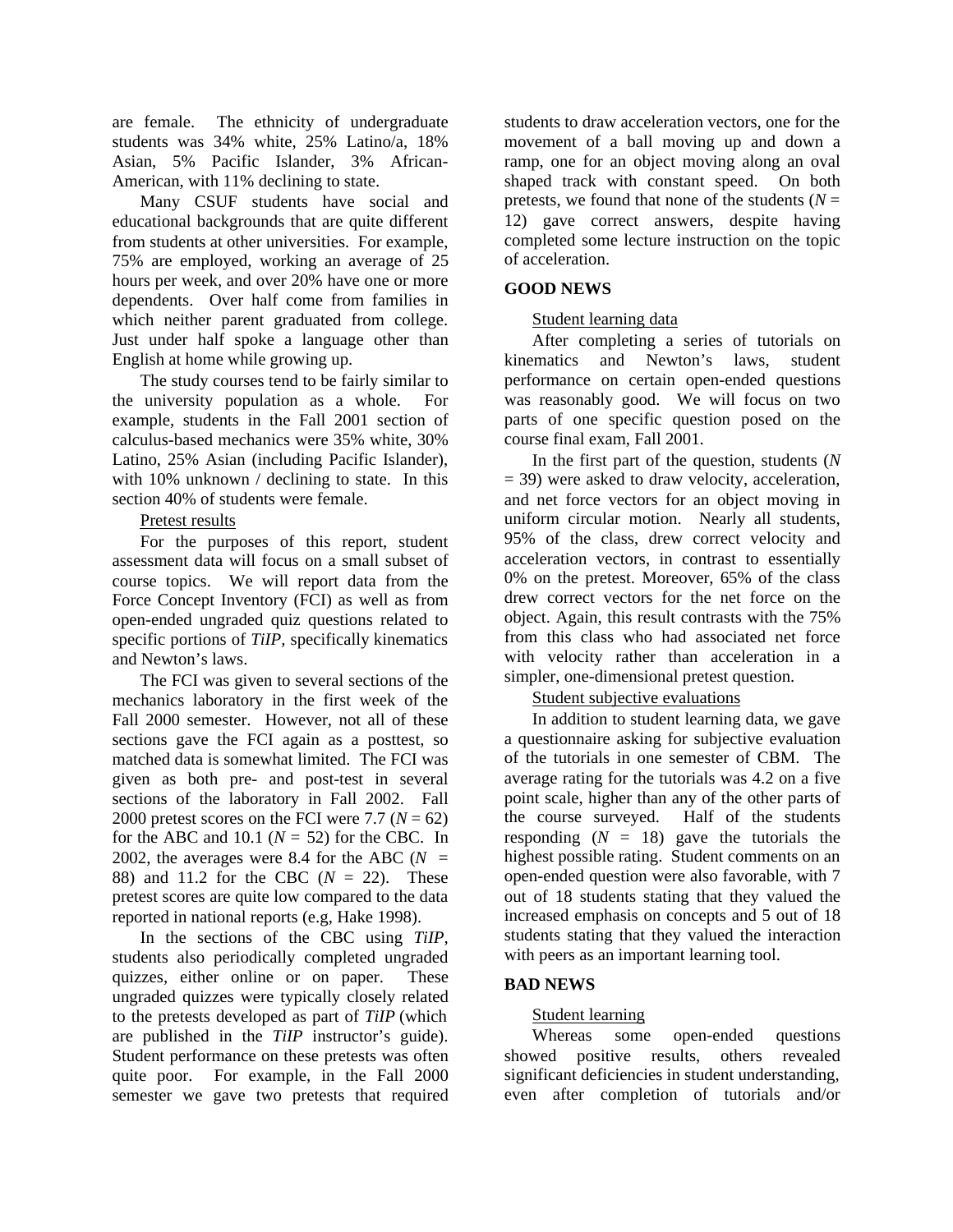modified labs. In some cases, these results suggest that the apparent good news reported above in fact is somewhat superficial. Below we report results from the final exam for the Fall 2001 section of CBM (*N* = 39).

We posed a question called the Three Pucks question based on the tutorial *Dynamics of Rigid Bodies* from *TiIP.* In this question, which tests student understanding of Newton's second law, forces of the same magnitude are applied to each of three identical pucks. The forces are applied at different locations, and students are asked to compare the center-of-mass accelerations of the three pucks. This question proves to be quite difficult, with only 10% of students answering correctly on pretests at the University of Washington. We did not use the Three Pucks question as a pretest at CSUF. On the final exam, after a full semester of tutorials including *Dynamics of Rigid Bodies,* only 10% of students answered correctly. In contrast, student success after the tutorial at UW is approximately 40% [Ortiz 2001].

Another question on the same final involved drawing acceleration vectors in the context of two-dimensional motion with varying speed (namely, a falling pendulum). Whereas 95% of students drew correct acceleration vectors in the case of uniform circular motion, only 25% did so in the case of the speeding-up pendulum. About 50% of the students drew acceleration vectors that were radial, suggesting that many students may have simply memorized the result from motion with constant speed and incorrectly generalized this result.

The FCI results for sections completing modified labs were similarly disappointing. The normalized gain  $\langle g \rangle$  for the Fall 2000 course was only 0.18 for the students in ABM, and 0.10 for those in CBM. Results for the Fall 2002 administration of the FCI are similar, with gain factors of 0.13 in ABM and 0.17 in CBM. These results are very low compared to those reported in Hake [1998] for any kind of instruction, standard or interactive-engagement. These results include only two students the section of the course using *TiIP,* too few for any meaningful conclusions.

#### Student subjective evaluations

Whereas student subjective evaluations were overall quite positive, and many students pointed to the value of their emphasis on conceptual understanding, there were some troubling signals. For example, several of the students who ranked the tutorials most highly answered that the tutorials were valuable mostly because they helped with the exams. One such student wrote, "They were almost like the test but in a different format and a bit easier."

Some of the students who rated the tutorials least valuable commented on their difficulty and the time they took to complete. One wrote, "the tutorials did not always go with what we were learning and were advance in complex questions." Other students apparently preferred other uses of class time: "The tutorials again were good for aquainting us with the concepts but seemed to take up to much time which could of been used more productively."

### **POSSIBLE INTEPRETATIONS**

In some cases, student performance after use of research-based curricula was disappointing. It should be emphasized that small sections and incomplete data may contribute to a distorted picture of student performance that would not hold up to greater scrutiny. However, subjective assessments by instructors suggest that some of the difference in student performance may be due to the very different student population at CSUF. In this section we briefly examine possible interpretations of the differences. Of course, a portion of the difference may also be due to simple chance.

### Implementation deficiencies

As noted above, the implementation of research-based curricula was somewhat different than the 'standard' use of these materials. *TiIP* was used in a lecture setting instead of a smallgroup recitation setting. However, the author has used tutorials in an interactive lecture setting successfully and is very experienced with the materials.

The author's subjective judgment is that the content of several of the tutorials, particularly those on vector kinematics, were especially challenging for the CSUF students. These tutorials all require long chains of reasoning and